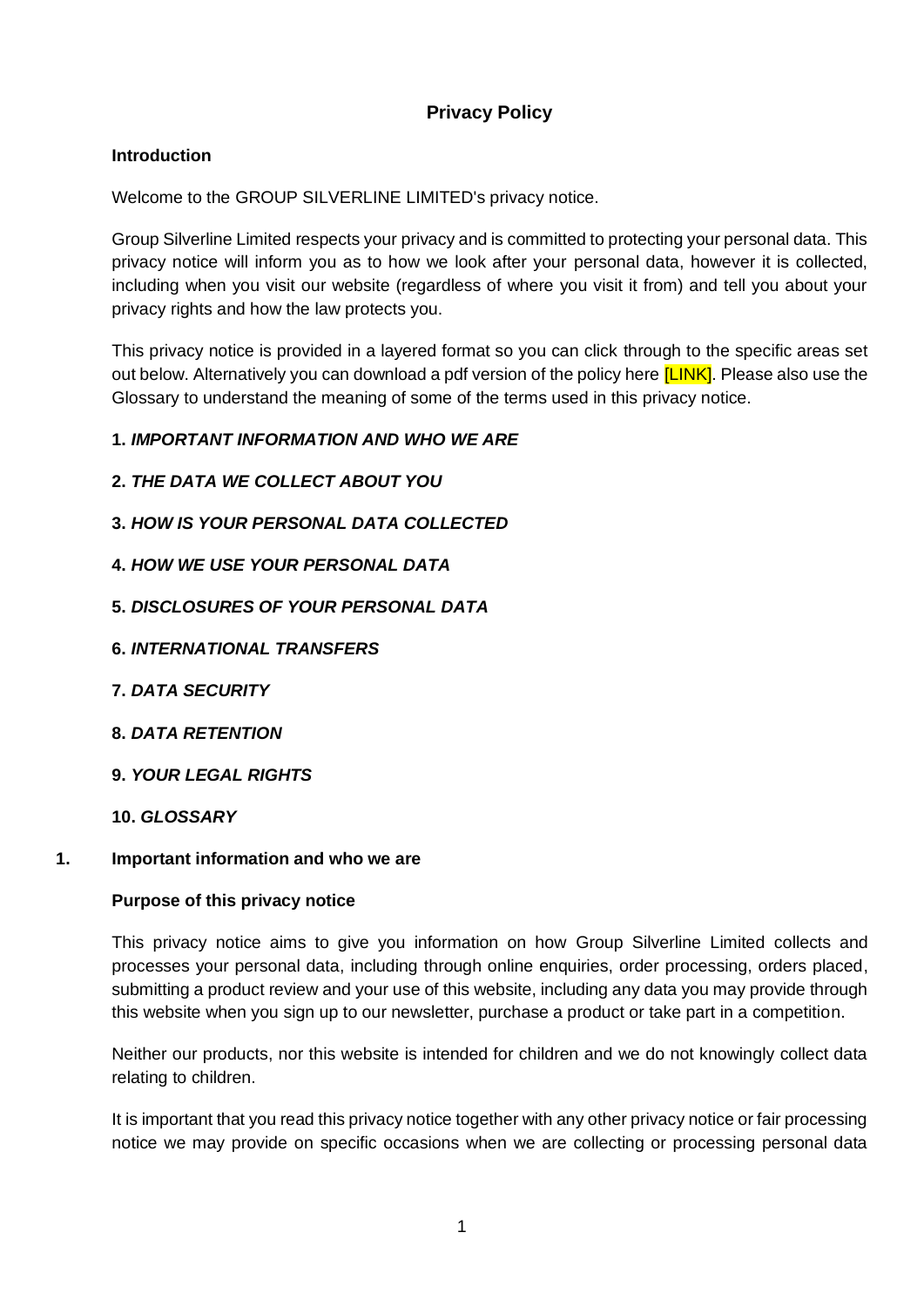about you so that you are fully aware of how and why we are using your data. This privacy notice supplements the other notices and is not intended to override them.

### **Controller**

Group Silverline Limited is registered in England and Wales under company number 03816214 and has its registered office at Boundary Way, Lufton Trading Estate, Yeovil, Somerset, BA22 8HZ. Toolstream LTD is registered in England and Wales under company number 04281144 and forms part of the Group Silverline Limited Group

We have appointed a data privacy manager who is responsible for overseeing questions in relation to this privacy notice. If you have any questions about this privacy notice, including any requests to exercise *your legal rights*, please contact the data privacy manager using the details set out below.

#### **Contact details**

Our full details are:

Full name of legal entity: Group Silverline Limited

Contact: Data Privacy Manager

Email address: [dataprivacy@groupsilverline.com](mailto:dataprivacy@groupsilverline.com)

Postal address: Boundary Way, Yeovil BA22 8HZ

You have the right to make a complaint at any time to the Information Commissioner's Office (ICO), the UK supervisory authority for data protection issues (www.ico.org.uk). We would, however, appreciate the chance to deal with your concerns before you approach the ICO so please contact us in the first instance.

#### **Changes to the privacy notice and your duty to inform us of changes**

This version was last updated on 30 April 2018 and historic versions can be obtained by contacting us.

The data protection law in the UK will change on 25 May 2018. Although this privacy notice sets out most of your rights under the new laws, we may not yet be able to respond to some of your requests until May 2018 as we are still working towards getting our systems ready for some of these changes.

It is important that the personal data we hold about you is accurate and current. Please keep us informed if your personal data changes during your relationship with us.

#### **Third-party links**

This website may include links to third-party websites, plug-ins and applications. Clicking on those links or enabling those connections may allow third parties to collect or share data about you. We do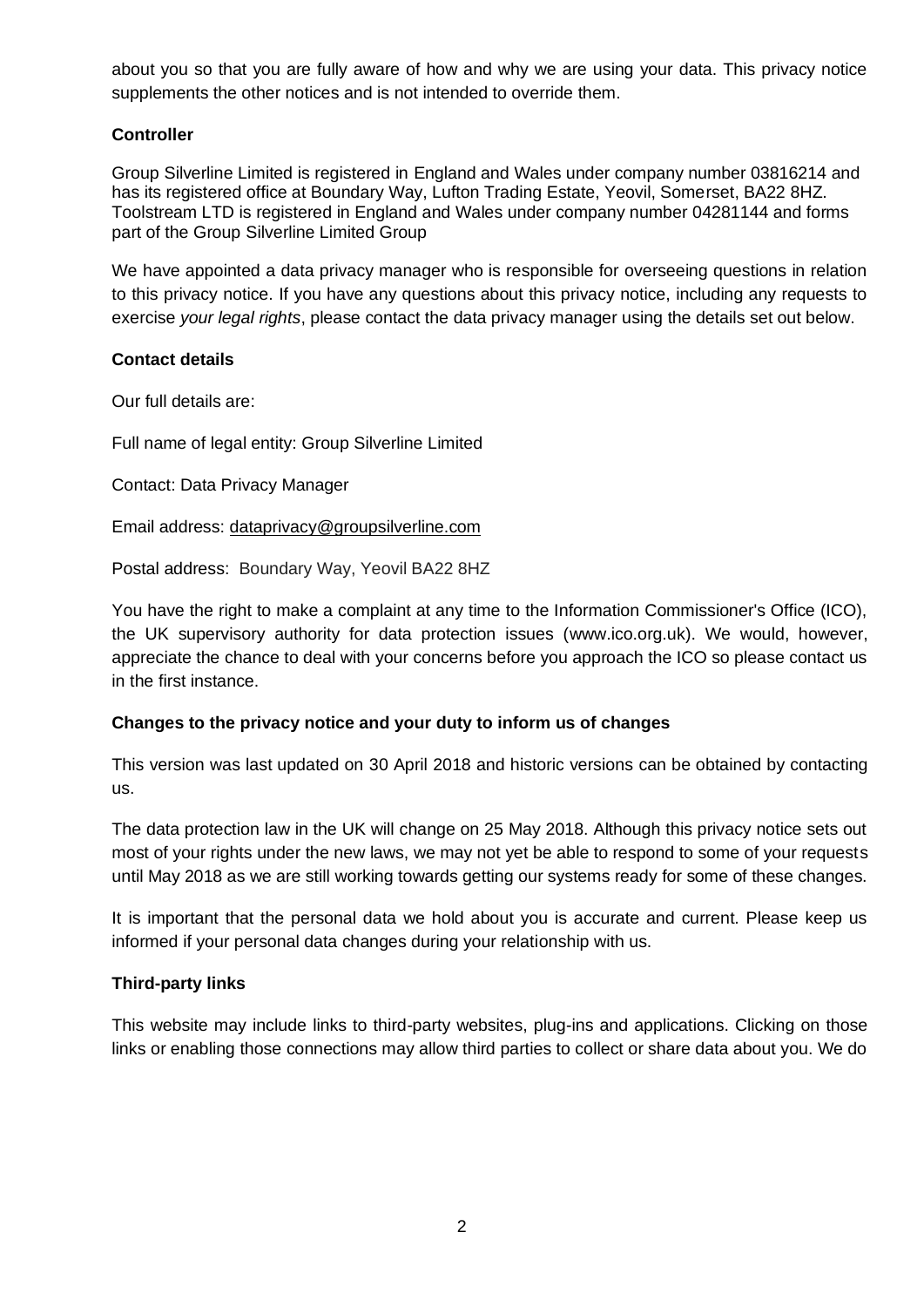not control these third-party websites and are not responsible for their privacy statements. When you leave our website, we encourage you to read the privacy notice of every website you visit.

# **2. The data we collect about you**

Personal data, or personal information, means any information about an individual from which that person can be identified. It does not include data where the identity has been removed (anonymous data).

We may collect, use, store and, where applicable, transfer different kinds of personal data about you which we have grouped together follows:

- **Identity Data** includes first name, last name, username, age range or similar identifier and title.
- **Contact Data** includes email address and telephone numbers.
- **Financial Data** includes bank account and payment card details, where orders are placed and payment is made through a non-corporate account.
- **Transaction Data** includes details about payments to and from you and other details of products and services you have purchased from us, where orders are placed and payment is made through a non-corporate account.
- **Technical Data** includes internet protocol (IP) address, your login data, browser type and version, time zone setting and location, browser plug-in types and versions, operating system and platform and other technology on the devices you use to access this website.
- **Profile Data** includes your username and password, your interests, preferences, feedback and survey responses.
- **Usage Data** includes information about how you use our website, products and services.
- **Marketing and Communications Data** includes your preferences in receiving marketing from us and our third parties and your communication preferences.

We also collect, use and share **Aggregated Data** such as statistical or demographic data for any purpose. Aggregated Data may be derived from your personal data but is not considered personal data in law as this data does **not** directly or indirectly reveal your identity. For example, we may aggregate your Usage Data to calculate the percentage of users accessing a specific website feature. However, if we combine or connect Aggregated Data with your personal data so that it can directly or indirectly identify you, we treat the combined data as personal data which will be used in accordance with this privacy notice.

We do not collect any **Special Categories of Personal Data** about you (this includes details about your race or ethnicity, religious or philosophical beliefs, sex life, sexual orientation, political opinions, trade union membership, information about your health and genetic and biometric data). Nor do we collect any information about criminal convictions and offences.

### **If you fail to provide personal data**

Where we need to collect personal data by law, or under the terms of a contract we have with you and you fail to provide that data when requested, we may not be able to perform the contract we have or are trying to enter into with you (for example, to provide you with goods or services). In this case,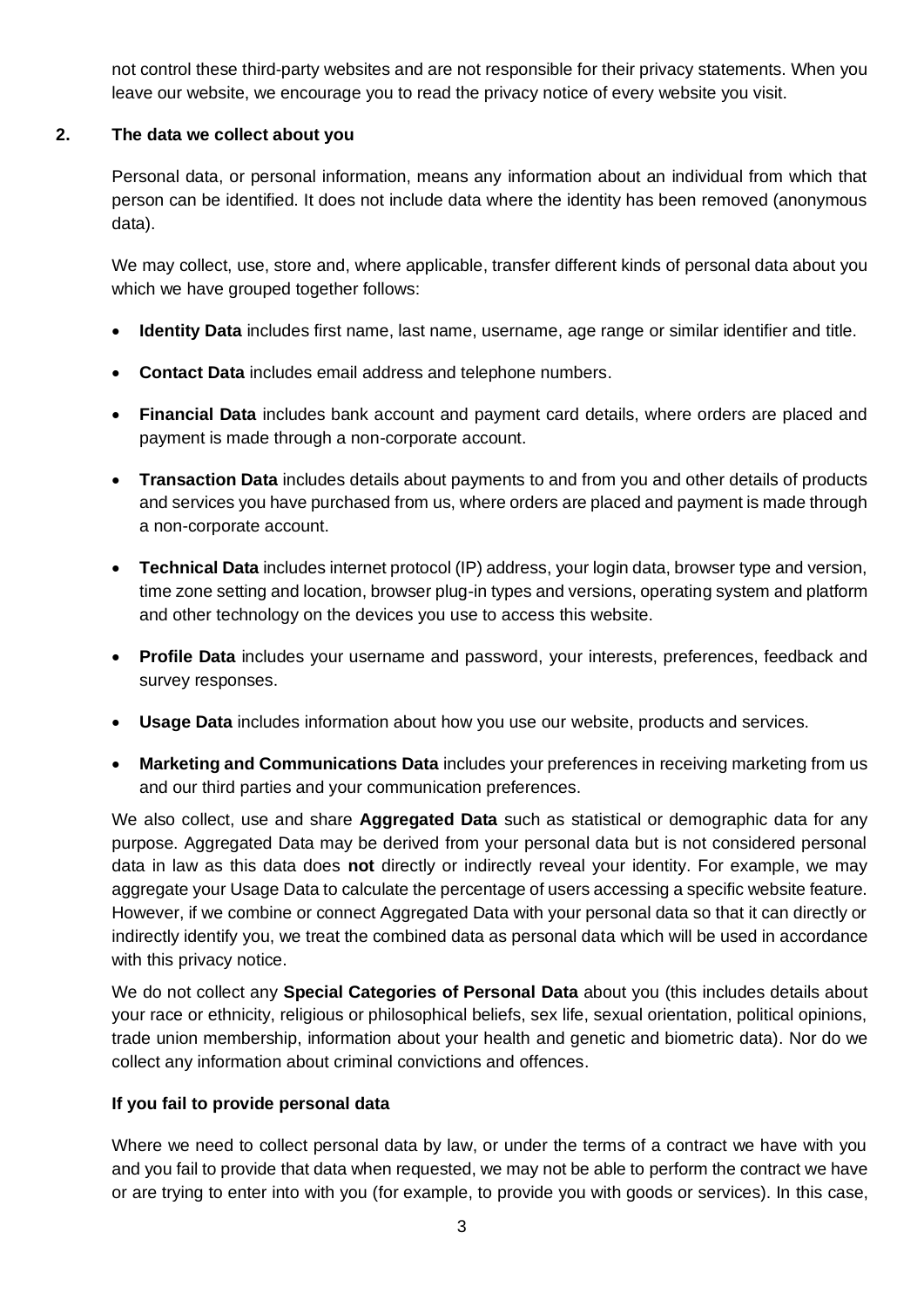we may have to cancel a product or service you have with us but we will notify you if this is the case at the time.

# **3. How is your personal data collected?**

We use different methods to collect data from and about you including through:

- **Direct interactions.** You may give us your Identity, Contact and Financial Data by filling in forms or by corresponding with us by post, phone, email or otherwise. This includes personal data you provide when you :
	- apply for our products;
	- create an account on our website;
	- subscribe to our service or publications;
	- request marketing to be sent to you;
	- enter a competition, promotion or survey;
	- give us some feedback; or
	- providing us with a review of a product or service.
- **Automated technologies or interactions.** As you interact with our website, we may automatically collect Technical Data about your equipment, browsing actions and patterns. We collect this personal data by using cookies, server logs and other similar technologies. We may also receive Technical Data about you if you visit other websites employing our cookies. Please see our cookie policy **[LINK]** for further details.
- **Third parties or publicly available sources.** We may receive personal data about you from various third parties and public sources as set out below:
	- Technical Data from the following parties:
	- (a) analytics providers such as Google based outside the EU;
	- (b) advertising networks based inside the EU; and
	- (c) search information providers based inside the EU.
- Contact, Financial and Transaction Data from providers of technical, payment and delivery services such as Barclaycard, Wired Marketing, Zendesk, UPS and DPD based inside the EU.

#### **4. How we use your personal data**

We will only use your personal data when the law allows us to. Most commonly, we will use your personal data in the following circumstances:

- Where we need to perform the contract we are about to enter into or have entered into with you.
- Where it is necessary for our legitimate interests (or those of a third party) and your interests and fundamental rights do not override those interests.
- Where we need to comply with a legal or regulatory obligation.

Please see the glossary at Section 10, to find out more about the types of lawful basis that we will rely on to process your personal data.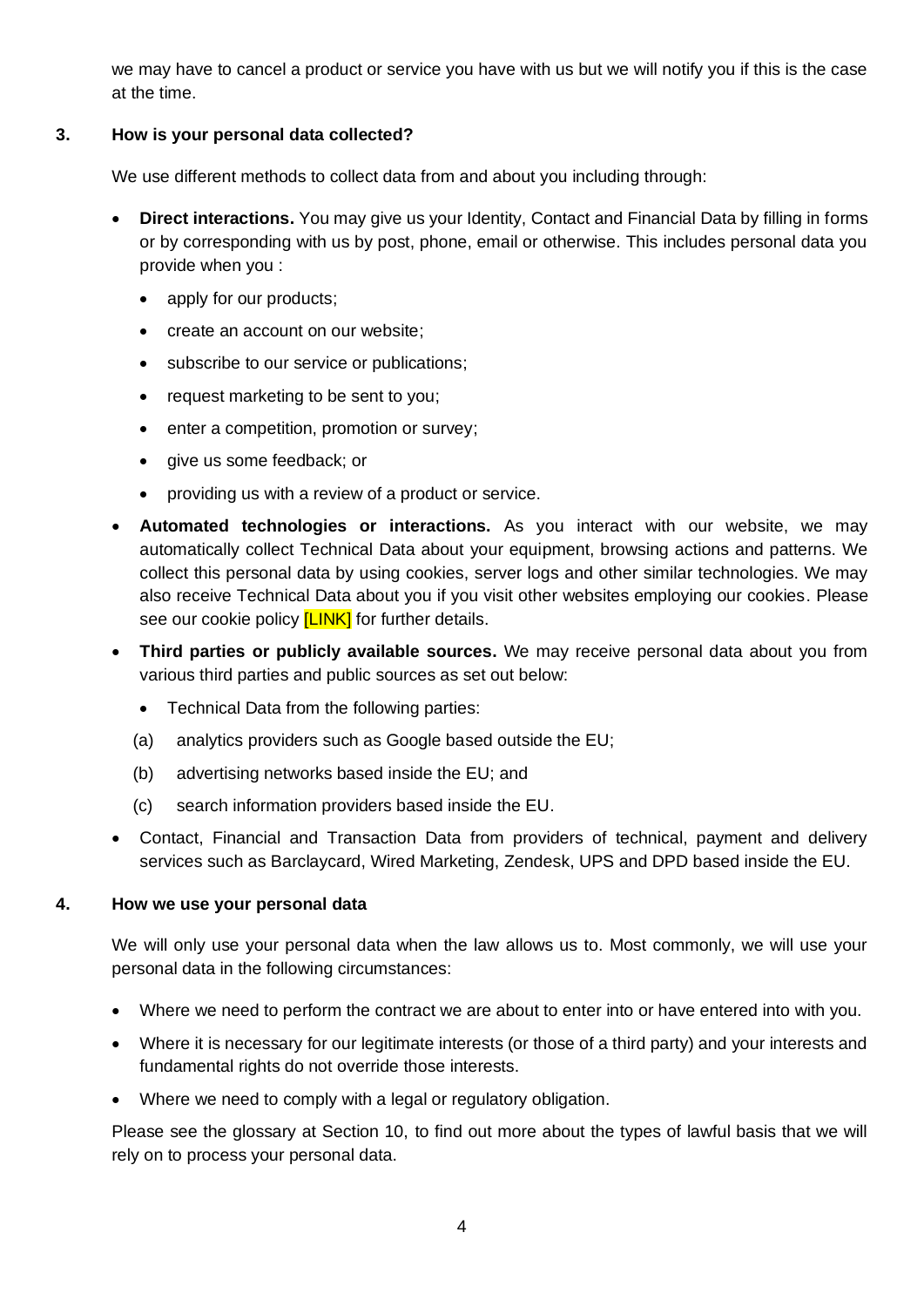Generally we do not rely on consent as a legal basis for processing your personal data other than in relation to sending third party direct marketing communications to you via email, post or text message. You have the right to withdraw consent to marketing at any time by contacting us or clicking the optout links (unsubscribe) on any marketing message sent to you.

### **Purposes for which we will use your personal data**

We have set out below, in a table format, a description of all the ways we plan to use your personal data, and which of the legal bases we rely on to do so. We have also identified what our legitimate interests are where appropriate.

Note that we may process your personal data for more than one lawful ground depending on the specific purpose for which we are using your data. Please contact us if you need details about the specific legal ground we are relying on to process your personal data where more than one ground has been set out in the table below.

| <b>Purpose/Activity</b>                                           | Type of data                                                                              | Lawful basis for processing including<br>basis of legitimate interest                                                                                     |
|-------------------------------------------------------------------|-------------------------------------------------------------------------------------------|-----------------------------------------------------------------------------------------------------------------------------------------------------------|
| To<br>register<br>you<br>a<br>as<br>new<br>customer               | (a) Identity                                                                              | Performance of a contract with you                                                                                                                        |
|                                                                   | (b) Contact                                                                               |                                                                                                                                                           |
| To process and deliver your order<br>including:                   | (a) Identity                                                                              | (a) Performance of a contract with you                                                                                                                    |
|                                                                   | (b) Contact                                                                               | (b) Necessary for our legitimate interests                                                                                                                |
| (a) Manage payments, fees and<br>charges                          | (c) Financial                                                                             | (to recover debts due to us)                                                                                                                              |
| (b) Collect and recover money<br>owed to us                       | (d) Transaction                                                                           |                                                                                                                                                           |
|                                                                   | (e)<br>Marketing<br>and<br>Communications                                                 |                                                                                                                                                           |
| To record your collection of and<br>your spending of Toolpoints.  | (a) Identity                                                                              | Performance of a contract with you                                                                                                                        |
|                                                                   | (b) Contact                                                                               | Necessary for our legitimate interests (to                                                                                                                |
|                                                                   | (c) Financial                                                                             | study what customers spend Toolpoints<br>on)                                                                                                              |
|                                                                   | (d) Transactional                                                                         |                                                                                                                                                           |
| To manage our relationship with<br>you which will include:        | (a) Identity                                                                              | (a) Performance of a contract with you                                                                                                                    |
|                                                                   | (b) Contact                                                                               | (b) Necessary to comply with a legal                                                                                                                      |
| (a) Notifying you about changes<br>to our terms or privacy policy | (c) Profile                                                                               | obligation                                                                                                                                                |
| (b) Asking you to leave a review<br>or take a survey              | (d)<br>Marketing<br>and<br>Communications                                                 | (c) Necessary for our legitimate interests<br>(to keep our records updated and to study<br>customers<br>how<br>use<br>our                                 |
|                                                                   |                                                                                           |                                                                                                                                                           |
|                                                                   | To enable you to partake in a<br>draw,<br>competition<br>prize<br>or<br>complete a survey | (a) Identity                                                                                                                                              |
| (b) Contact                                                       |                                                                                           | (b) Necessary for our legitimate interests<br>study how<br>customers<br>(to<br>use<br>our<br>products/services, to develop them and<br>grow our business) |
| (c) Profile                                                       |                                                                                           |                                                                                                                                                           |
| (d) Usage                                                         |                                                                                           |                                                                                                                                                           |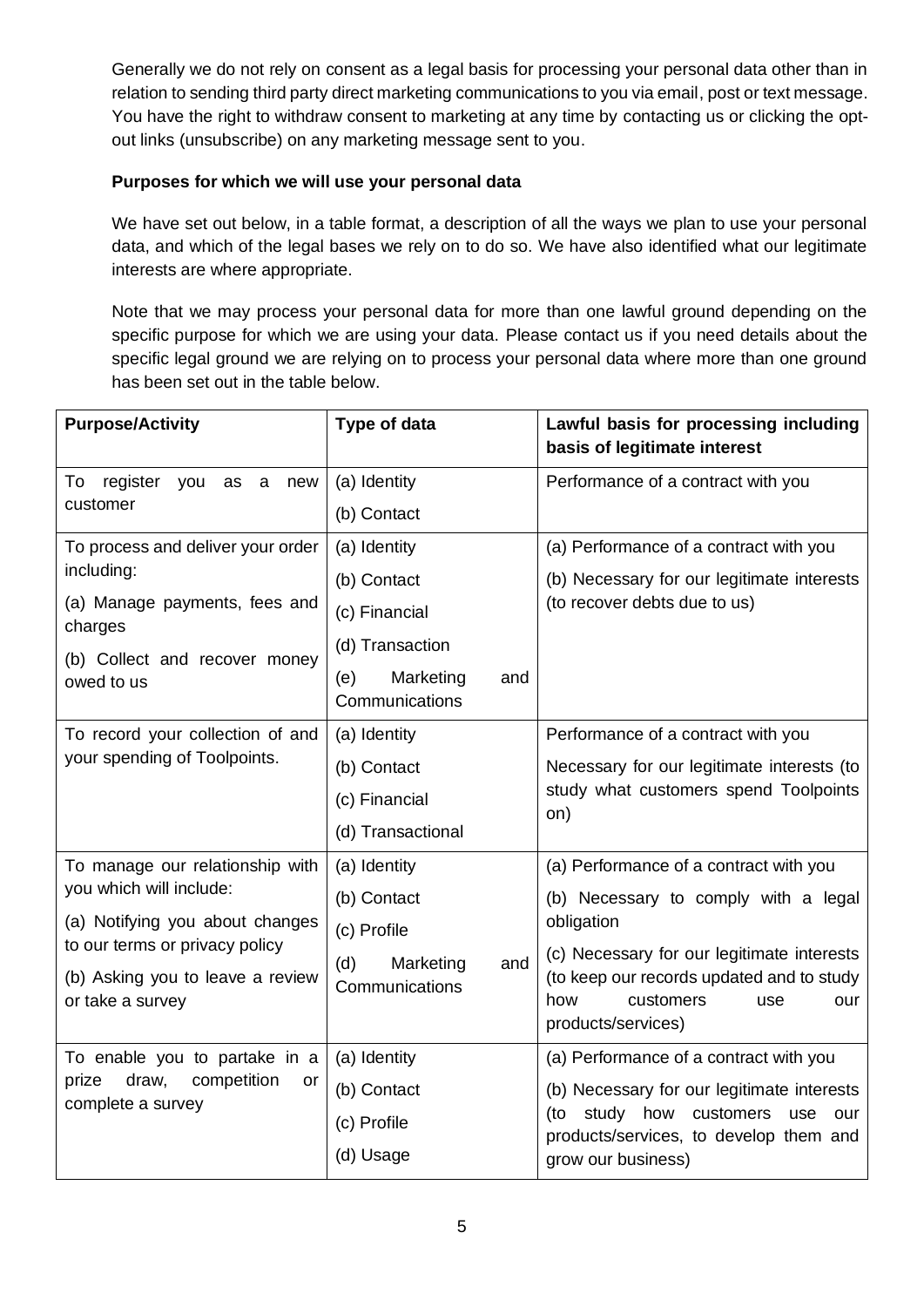|                                                                                                                                                                                                       | Marketing<br>(e)<br>and<br>Communications                                                                             |                                                                                                                                                                                                                                                                                               |
|-------------------------------------------------------------------------------------------------------------------------------------------------------------------------------------------------------|-----------------------------------------------------------------------------------------------------------------------|-----------------------------------------------------------------------------------------------------------------------------------------------------------------------------------------------------------------------------------------------------------------------------------------------|
| To administer and protect our<br>business<br>this<br>website<br>and<br>(including troubleshooting, data<br>testing,<br>analysis,<br>system<br>maintenance, support, reporting<br>and hosting of data) | (a) Identity<br>(b) Contact<br>(c) Technical                                                                          | (a) Necessary for our legitimate interests<br>(for running our business, provision of<br>administration and IT services, network<br>security, to prevent fraud and in the<br>context of a business reorganisation or<br>group restructuring exercise)<br>(b) Necessary to comply with a legal |
|                                                                                                                                                                                                       |                                                                                                                       | obligation                                                                                                                                                                                                                                                                                    |
| deliver<br>To<br>relevant<br>website<br>content and advertisements to<br>you and measure or understand<br>effectiveness<br>of<br>the<br>the.<br>advertising we serve to you                           | (a) Identity<br>(b) Contact<br>(c) Profile<br>(d) Usage<br>Marketing<br>(e)<br>and<br>Communications<br>(f) Technical | Necessary for our legitimate interests (to<br>study<br>how<br>customers<br>use<br>our<br>products/services, to develop them, to<br>grow our business and to inform our<br>marketing strategy)                                                                                                 |
| To use data analytics to improve<br>our website, products/services,<br>marketing, customer relationships<br>and experiences                                                                           | (a) Technical<br>(b) Usage                                                                                            | Necessary for our legitimate interests (to<br>define types of customers for our products<br>and services, to keep our website updated<br>and relevant, to develop our business and<br>to inform our marketing strategy)                                                                       |
| To<br>make<br>suggestions<br>and<br>recommendations to you about<br>goods or services that may be of<br>interest to you                                                                               | (a) Identity<br>(b) Contact<br>(c) Technical<br>(d) Usage<br>(e) Profile                                              | Necessary for our legitimate interests (to<br>develop our products/services and grow<br>our business)                                                                                                                                                                                         |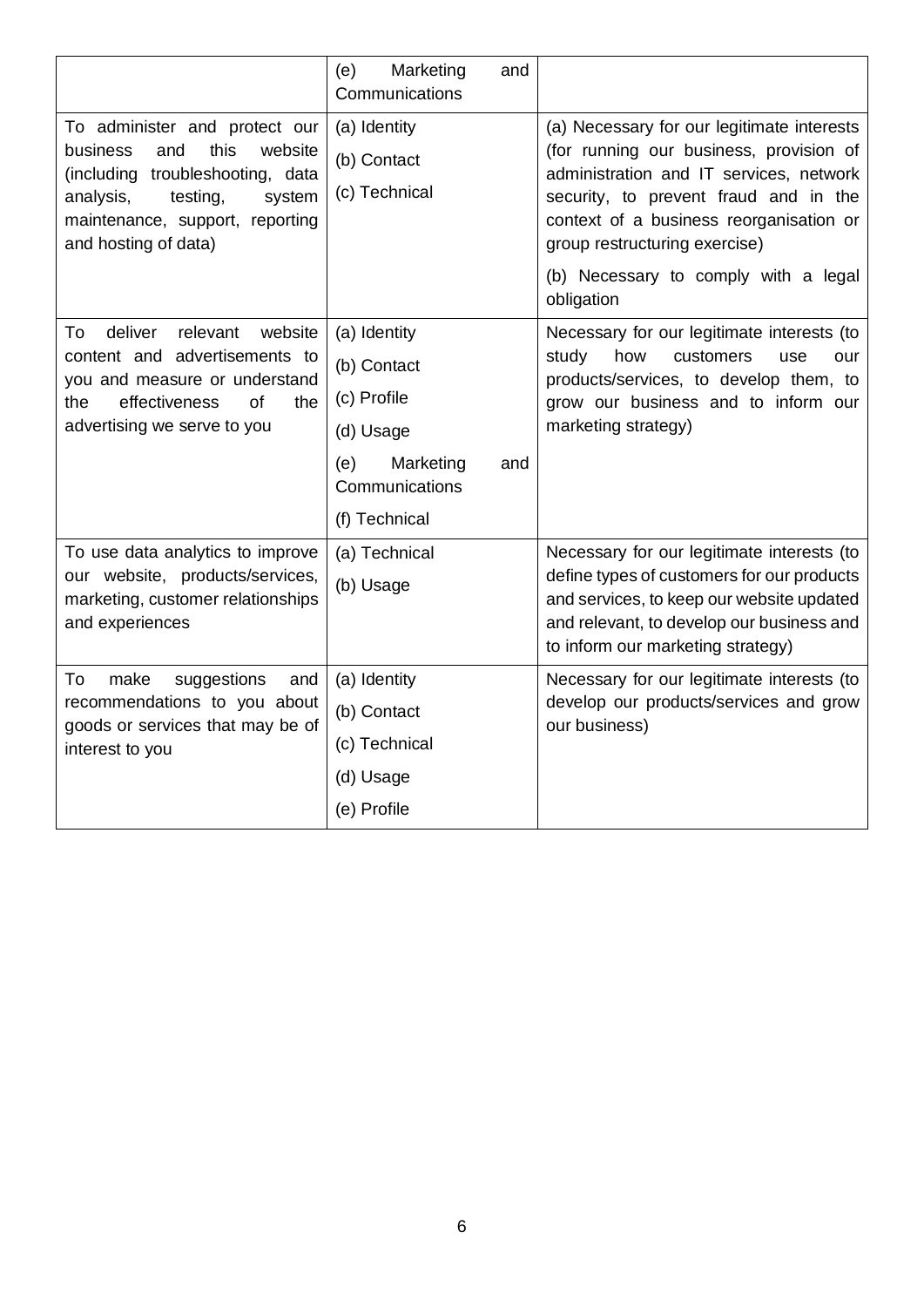### **Marketing**

We strive to provide you with choices regarding certain personal data uses, particularly around marketing and advertising. We have established the following personal data control mechanisms:

### **Promotional offers from us**

We may use your Identity, Contact, Technical, Usage and Profile Data to form a view on what we think you may want or need, or what may be of interest to you. This is how we decide which products, services and offers may be relevant for you (we call this marketing).

You will receive marketing communications from us if you have requested information from us or purchased goods from us or if you provided us with your details when you entered a competition or registered for a promotion and, in each case, you have not opted out of receiving that marketing.

#### **Third-party marketing**

We will get your express opt-in consent before we share your personal data with any company outside the Group Silverline Limited Group for marketing purposes.

### **Opting out**

You can ask us to stop sending you marketing messages at any time by logging into your online account through the website and checking or unchecking relevant boxes to adjust your marketing preferences or by following the opt-out links on any marketing message sent to you or by contacting us at any time. Where you opt out of receiving these marketing messages, this will not apply to personal data provided to us as a result of a product purchase, warranty registration, product experience or other transactions.

#### **Cookies**

You can set your browser to refuse all or some browser cookies, or to alert you when websites set or access cookies. If you disable or refuse cookies, please note that some parts of this website may become inaccessible or not function properly. For more information about the cookies we use, please see [LINK TO YOUR COOKIE POLICY.]

#### **Change of purpose**

We will only use your personal data for the purposes for which we collected it, unless we reasonably consider that we need to use it for another reason and that reason is compatible with the original purpose. If you wish to get an explanation as to how the processing for the new purpose is compatible with the original purpose, please contact us.

If we need to use your personal data for an unrelated purpose, we will notify you and we will explain the legal basis which allows us to do so.

Please note that we may process your personal data without your knowledge or consent, in compliance with the above rules, where this is required or permitted by law.

#### **5. Disclosures of your personal data**

We may have to share your personal data with the parties set out below for the purposes set out in the table in paragraph 4 above.

- Internal Third Parties as set out in the *Glossary* (Section 10).
- External Third Parties as set out in the *Glossary (*Section 10).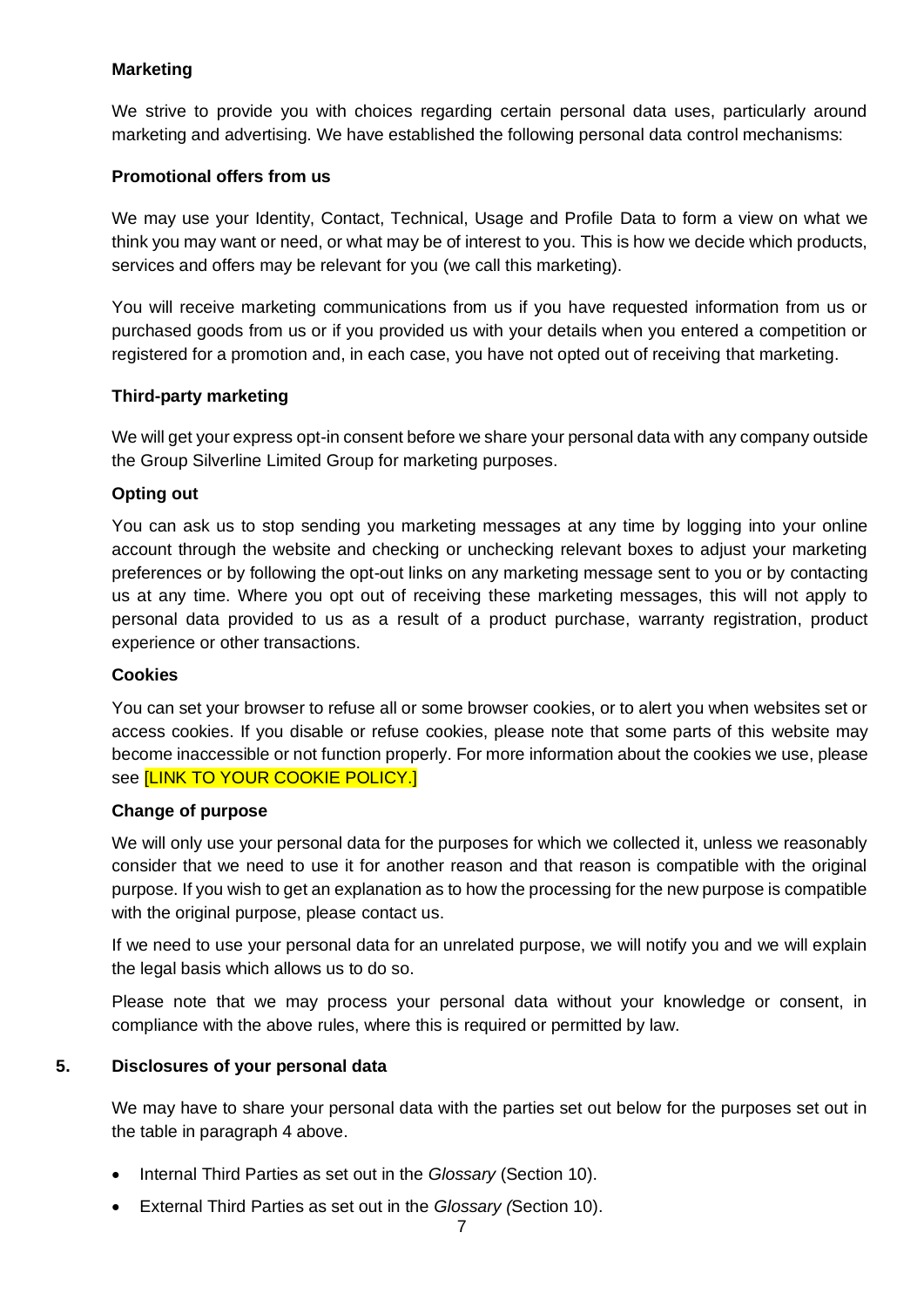• Third parties to whom we may choose to sell, transfer, or merge parts of our business or our assets. Alternatively, we may seek to acquire other businesses or merge with them. If a change happens to our business, then the new owners may use your personal data in the same way as set out in this privacy notice.

We require all third parties to respect the security of your personal data and to treat it in accordance with the law. We do not allow our third-party service providers to use your personal data for their own purposes and only permit them to process your personal data for specified purposes and in accordance with our instructions.

### **6. International transfers**

Some of our engaged External Third Parties are based outside the European Economic Area (**EEA**), therefore their processing of your personal data will involve a transfer of data outside the EEA.

Whenever we transfer your personal data out of the EEA, we ensure a similar degree of protection is afforded to it by ensuring at least one of the following safeguards is implemented:

- We will only transfer your personal data to countries that have been deemed to provide an adequate level of protection for personal data by the European Commission. For further details, see European Commission: Adequacy of the protection of personal data in non-EU countries.
- Where we use certain service providers, we may use specific contracts approved by the European Commission which give personal data the same protection it has in Europe. For further details, see European Commission: Model contracts for the transfer of personal data to third countries.
- Where we use providers based in the US, we may transfer data to them if they are part of the Privacy Shield which requires them to provide similar protection to personal data shared between the Europe and the US. For further details, see European Commission: EU-US Privacy Shield.

Please contact us if you want further information on the specific mechanism used by us when transferring your personal data out of the EEA.

### **7. Data security**

We have put in place appropriate security measures to prevent your personal data from being accidentally lost, used or accessed in an unauthorised way, altered or disclosed. In addition, we limit access to your personal data to those employees, agents, contractors and other third parties who have a business need to know. They will only process your personal data on our instructions and they are subject to a duty of confidentiality. We have put in place procedures to deal with any suspected personal data breach and will notify you and any applicable regulator of a breach where we are legally required to do so.

### **8. Data retention**

#### **How long will you use my personal data for?**

We will only retain your personal data for as long as necessary to fulfil the purposes we collected it for, including for the purposes of satisfying any legal, accounting, or reporting requirements.

To determine the appropriate retention period for personal data, we consider the amount, nature, and sensitivity of the personal data, the potential risk of harm from unauthorised use or disclosure of your personal data, the purposes for which we process your personal data and whether we can achieve those purposes through other means, and the applicable legal requirements.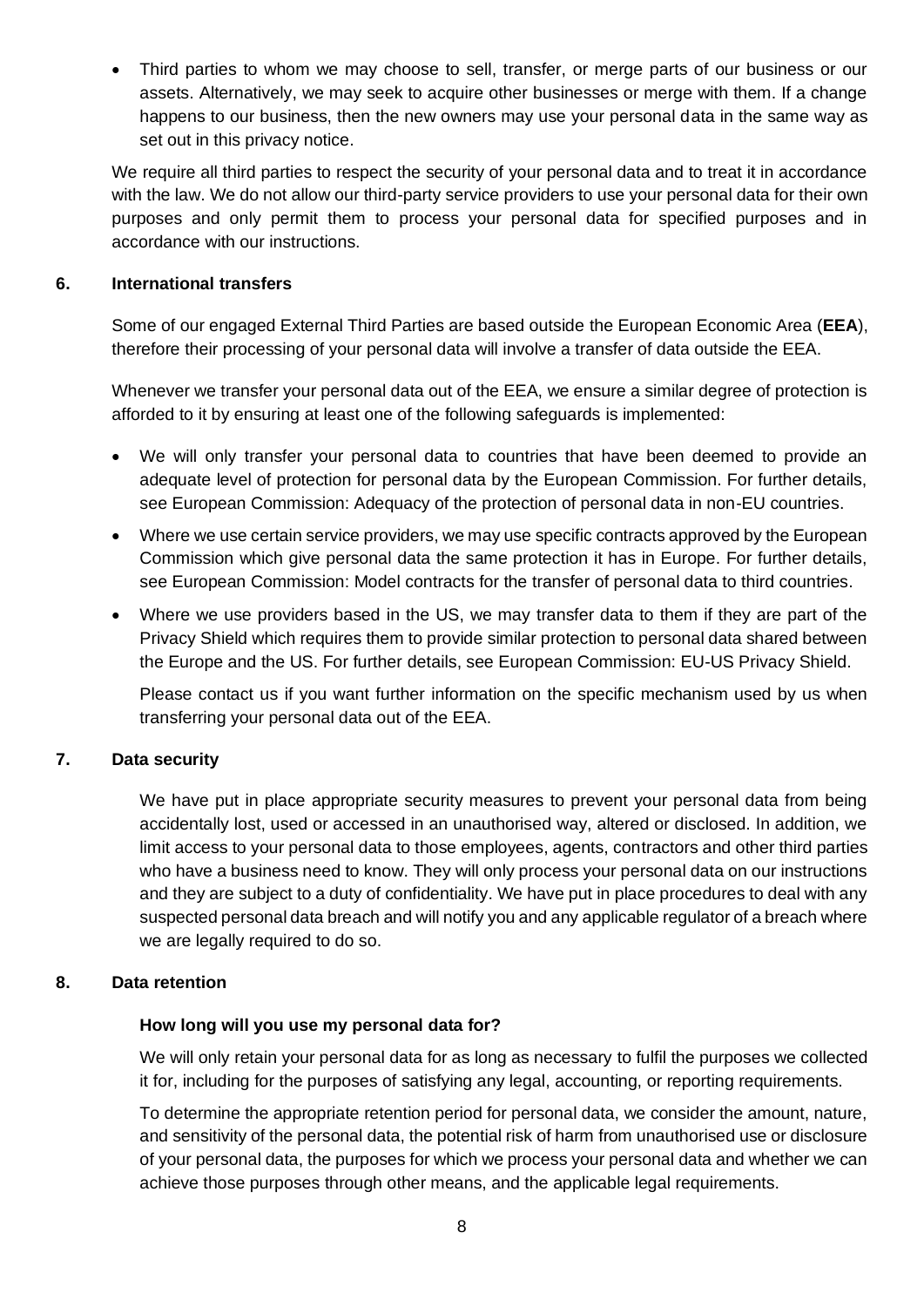By law we have to keep basic information about our customers (including Contact, Identity, Financial and Transaction Data) for six years after they cease being customers for tax purposes.

In some circumstances you can ask us to delete your data: see *Request erasure* below for further information.

In some circumstances we may anonymise your personal data (so that it can no longer be associated with you) for research or statistical purposes in which case we may use this information indefinitely without further notice to you.

### **9. Your legal rights**

Under certain circumstances, you have rights under data protection laws in relation to your personal data. Please see below for more information about your rights:

- *Request access to your personal data*: You can review your personal data by logging into your online account. Alternatively, please email us direct via support@toolstream.com .
- *Request correction of your personal data:* You can correct your personal data by logging into your online account. Alternatively, please email us direct via support@toolstream.com.
- *Request erasure of your personal data*: Email us direct via support@toolstream.com.
- *Object to processing of your personal data:* Email us direct via support@toolstream.com.
- *Request restriction of processing your personal data*: Email us direct via support@toolstream.com.
- *Right to withdraw consent:* Email us direct via support@toolstream.com.
- If you wish to exercise any of the rights set out above or in any other connected matter, please contact us.

#### **No fee usually required**

You will not have to pay a fee to access your personal data (or to exercise any of the other rights). However, we may charge a reasonable fee if your request is clearly unfounded, repetitive or excessive. Alternatively, we may refuse to comply with your request in these circumstances.

#### **What we may need from you**

We may need to request specific information from you to help us confirm your identity and ensure your right to access your personal data (or to exercise any of your other rights). This is a security measure to ensure that personal data is not disclosed to any person who has no right to receive it. We may also contact you to ask you for further information in relation to your request to speed up our response.

#### **Time limit to respond**

We try to respond to all legitimate requests within one month. Occasionally it may take us longer than a month if your request is particularly complex or you have made a number of requests. In this case, we will notify you and keep you updated.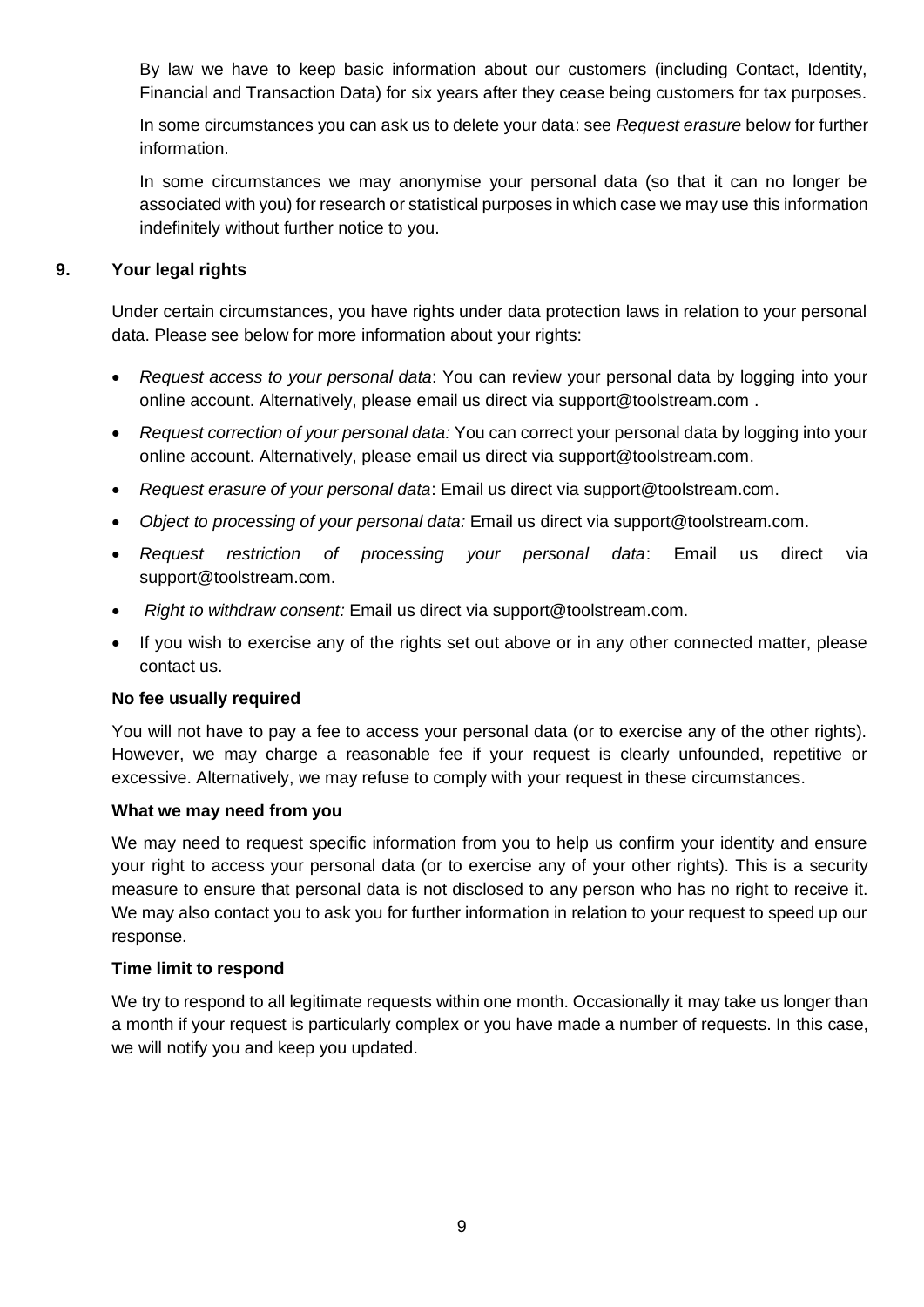#### **10. Glossary**

### **LAWFUL BASIS**

**Legitimate Interest** means the interest of our business in conducting and managing our business to enable us to give you the best service/product and the best and most secure experience. We make sure we consider and balance any potential impact on you (both positive and negative) and your rights before we process your personal data for our legitimate interests. We do not use your personal data for activities where our interests are overridden by the impact on you (unless we have your consent or are otherwise required or permitted to by law). You can obtain further information about how we assess our legitimate interests against any potential impact on you in respect of specific activities by contacting us

**Performance of Contract** means processing your data where it is necessary for the performance of a contract to which you are a party or to take steps at your request before entering into such a contract.

**Comply with a legal or regulatory obligation** means processing your personal data where it is necessary for compliance with a legal or regulatory obligation that we are subject to.

#### **THIRD PARTIES**

#### **Internal Third Parties**

Other companies in the Group Silverline Limited Group acting as joint controllers or processors and who are based in the United Kingdom and provide IT and system administration services and undertake leadership reporting.

#### **External Third Parties**

- Service providers based in the Europe and United State of America who provide IT and system administration services.
- Professional advisers including lawyers, bankers, auditors, human resource advisors and insurers based in the United Kingdom who provide consultancy, banking, legal, insurance and accounting services.
- HM Revenue & Customs, regulators and other authorities based in the United Kingdom who require reporting of processing activities in certain circumstances.
- Payment providers based in Europe who provide payment facilities and associated administration services.
- Automated marketing services, based in Europe who provide marketing and postal, email and text marketing services.
- Service providers based in Europe and United State of America who provide shipping services for goods purchased from us.
- Service providers based in Europe and Japan who provide translation services.